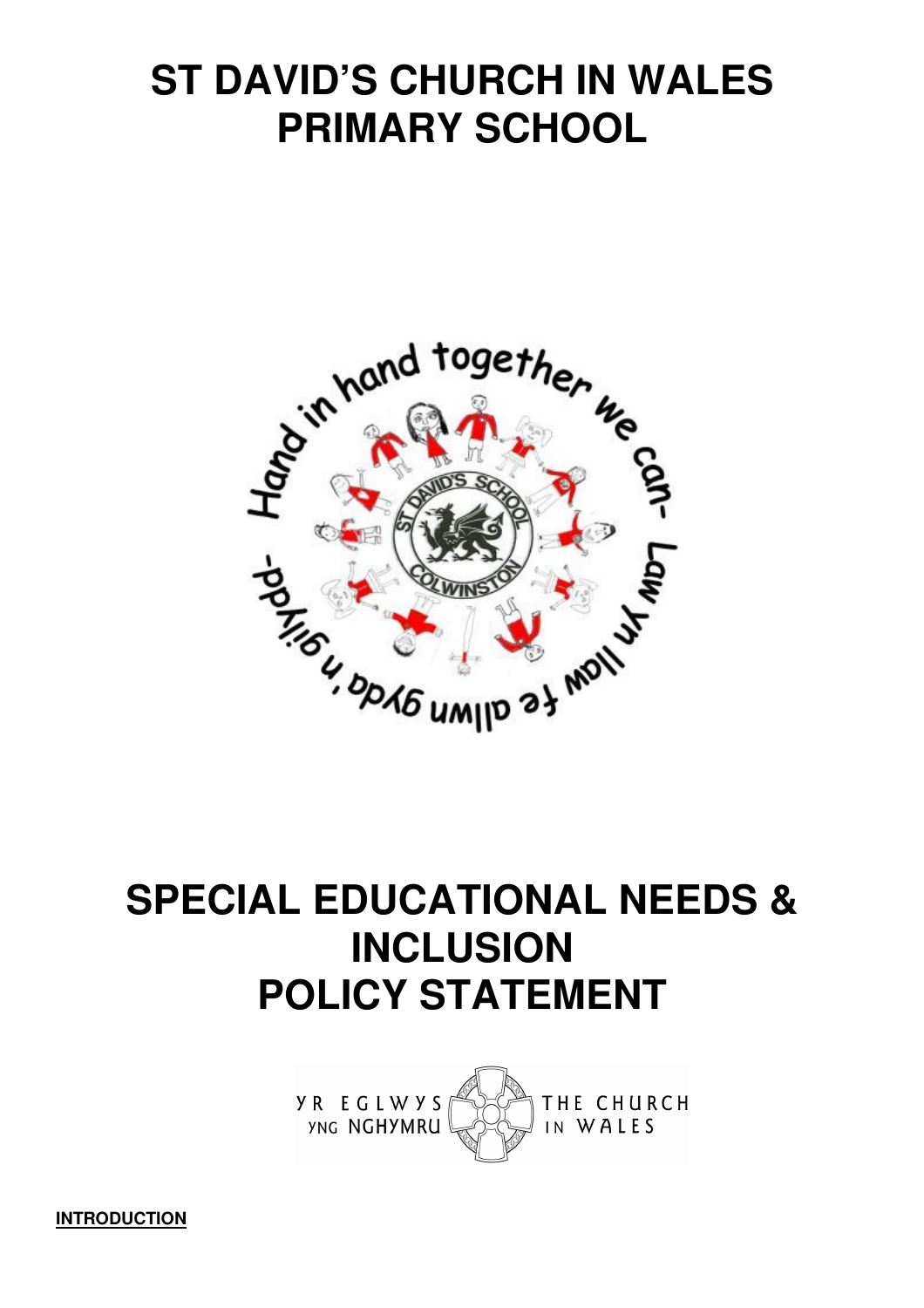St. David's C/W staff value the individuality of all of the children and has ongoing concern to create an environment presenting equal opportunity for each child. All children are given every opportunity to achieve the highest standards. Awareness of the issues surrounding race, gender, culture, religion, disability and special needs must constantly be aroused; positive steps must be taken to ensure equal participation in the curriculum and to maintain respect for children's individual identity, culture and heritage. Discrimination of any kind is unacceptable and all staff will strive to ensure, that positive attitudes are fostered in every aspect of school life.

At St. David's C/W we have adopted a whole- school approach to SEN policy and practice. The SEN Code of Practice 2010 makes it clear that "all teachers are teachers of pupils with special educational needs." This document has been drawn up following full staff consultation with regard to the school's stated aim of identifying, assessing and responding to any special needs of children admitted to this nursery school. Links to other policies include the Discipline, Equal Opportunity, Access Plan & Disability Equality Plan.SEN objectives are addressed in the School Improvement Plan annually as part of the DEP and through the Basic Skills analysis and as part of the 3-year rolling programme.

Due consideration has been given to the Warnock Report (1978), the Education Acts of 1981, 1988, the 1989 Children Act and the Disability Act 2001, SEN Code of Practice for Wales 2010, and Disability Discrimination Act 2002.

The school SENCO is Mrs Davies. The Governor for SEN is Mrs Hill. LSA's with responsibility for SEN are Mrs Gibb & Mrs Hammett.

We recognise that many pupils will have special needs at some time during their school life. In implementing this policy, we believe pupils will be helped to overcome their difficulties. Whilst many factors contribute to the range of difficulties experienced by some children, we believe that much can be done to overcome them by parents, teachers and pupils working together.

## **AIMS & OBJECTIVES**

St. David's C/W aims to be an inclusive school, which actively seeks to remove the barriers of learning and participation that can hinder or exclude individual pupils, or groups of pupils. This policy builds on our School Inclusion Policy, which recognises the entitlement of all pupils to a balanced, broadly based curriculum. Our SEN policy reinforces the need for teaching that is fully inclusive. The Governing Body will ensure that appropriate provision will be made for all pupils with SEN.

- To ensure that all pupils have access to a broad and balanced curriculum
- To provide a differentiated curriculum appropriate to the individual's needs and ability.
- To ensure the identification of all pupils requiring SEN provision as early as possible in their school career
- To ensure that SEN pupils take as full a part as possible in all school activities
- To ensure that parents of SEN pupils are kept fully informed of their child's progress and attainment
- To ensure that SEN pupils are involved, where

practicable, in decisions affecting their future

Staff monitor the following groups of children to ensure equality of opportunity:

- Girls & boys
- Minority ethnic & faith groups
- Children with Special Educational or physical needs
- Gifted & talented children
- Looked after children
- Children who are at risk of disaffection or exclusion
- Travellers & asylum seekers
- Children of families in difficult circumstances
- Children with a disability
- Children from minority ethic groups including EAL
- Children of migrant workers
- Children with medical needs
- School refusers or phobics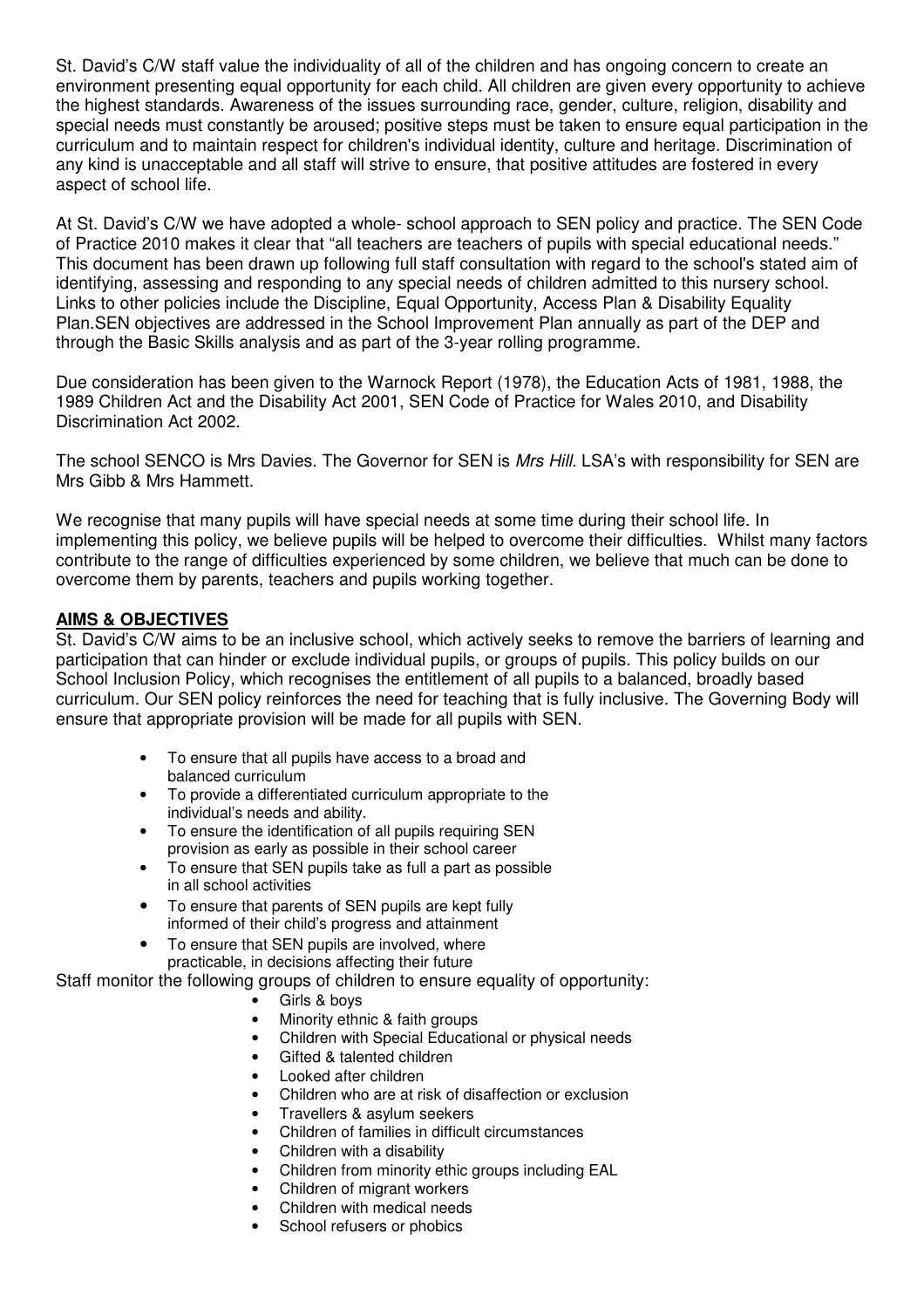• Pupils who perform

( The school is aware of other groups such as Pregnant Pupils, Gay/Lesbian Pupils **etc** and other groups which tend to not be within the Primary age range, but would address such needs should they arise.)

All children from Reception through to year 2 participate in a curriculum led by the Foundation Phase framework for children's learning for 3-7 year olds and pupils in KS2 follow the National curriculum. To ensure the specific needs of children are met, individual challenging targets with appropriate levels of support are set and these are regularly evaluated and monitored. See Planning, Record keeping & Assessment Policy.

Differentiation ensures each child experiences the same modified activity according to their level of development.

## **ADMISSIONS**

The Governing Body believes that the admissions criteria should not discriminate against pupils with SEN and has due regard for the practice advocated in the Code of Practice, in that 'All schools should admit pupils already identified as having special educational needs, as well as identifying and providing for pupils not previously identified as having SEN . Pupils with special educational needs but without statements must be treated as fairly as all other applicants for admission.' (CoP 1:33)

No child is refused admission to the school other than for reason of lack of an available place. Places are allocated initially according to a list of criteria indicating priority (ref. official LEA policy, Circular Number: 108/2010/11.

The single story design of the building, with ramp access generally makes it accessible to children with various kinds of special need. Room adaptations can also be made through furniture rearrangement or decoration. A toilet in the year one classroom can be accessed by disabled pupils.

## **PRE ADMISSION SUPPORT**

Parents of children who have already identified Special Education needs, prior to admission are given greater opportunities to meet with the school staff.

- Parents are invited to visit accompanied by their health visitor, a SNAP representative or any specialist professional who has supported their child to share all relevant up-to date assessments.
- The school liaises with Pupil Support to determine any level of extra resourcing available.
- Staff may visit the setting where the child is currently to observe them in a secure surrounding and support building new relationships.
- Extra visits can be arranged in addition to the summer link up sessions to help the child settle.
- The child, parent & staff work together to ensure there is a smooth transition from playgroup/nursery to school.

## **SPECIAL EDUCATIONAL NEEDS POLICY STATEMENTS**

In promoting the School's vision of the inquisitive and curious**,** active and confident, independent and sociable child, ready to undertake the challenge of infant schooling, the staff seek to identify and provide for those areas of the child's development which may present a special need to be addressed.

## **DEFINITION OF SPECIAL EDUCATIONAL NEEDS**

A child has special educational needs if he or she has learning difficulties that call for special educational provision to be made.

#### **A child has learning difficulties if he or she:**

- Has a significantly greater difficulty in learning than the majority of children of the same age
- Has a disability which prevents or hinders the child from making use of educational facilities of a kind provided for children of the same age in other schools within the LEA
- Is under compulsory school age, or would be if special educational provision was not made for the child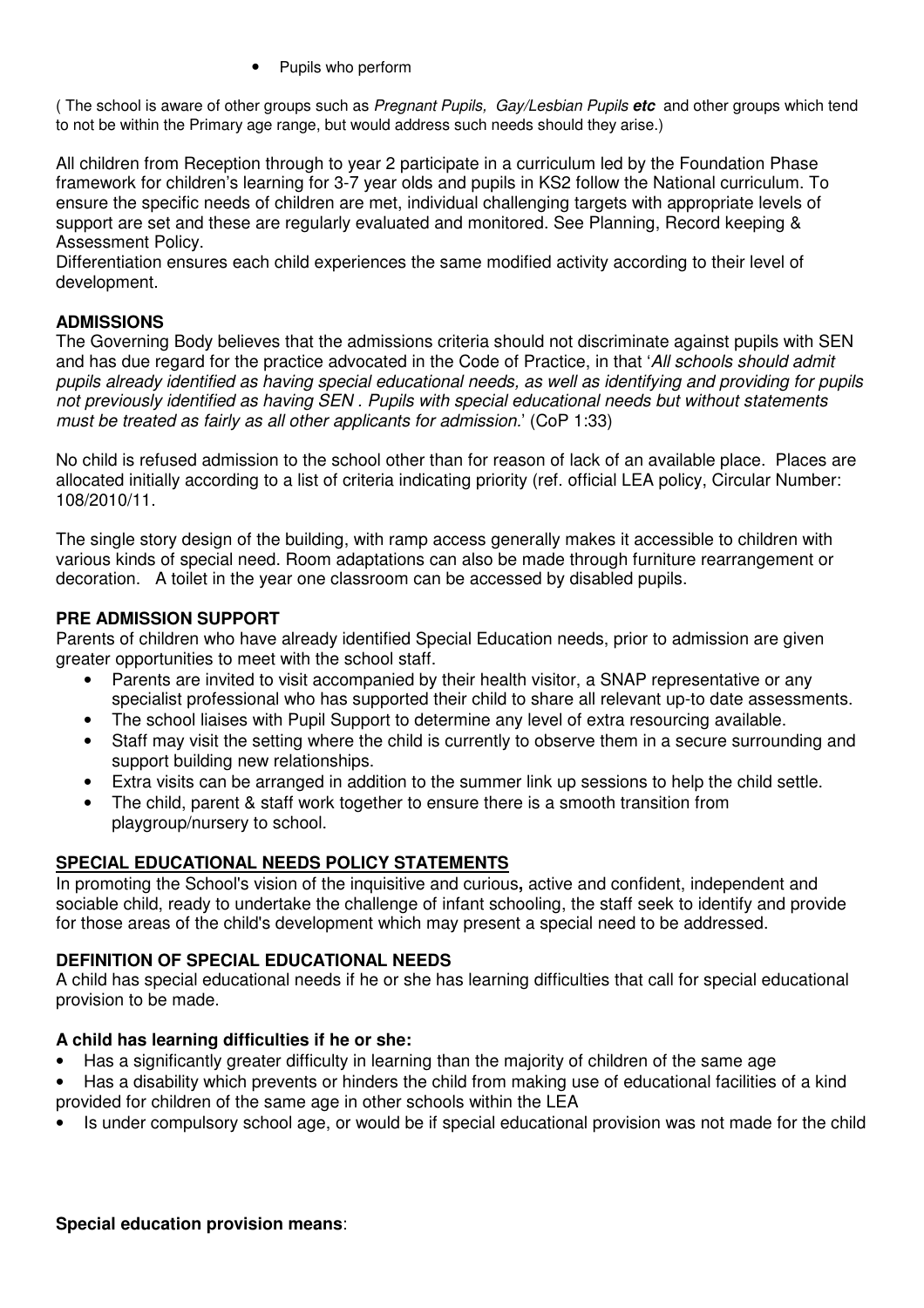• For a child over two, educational provision which is additional to, or different from, the educational provision made generally for children of the same age in maintained schools, (other than special schools) in the area

• For a child under two, educational provision of any kind (1993 Education Act, section 156) Children must not be regarded as having learning difficulties solely because their language, or form of the home language, is different from that in which they are taught.

St. David's C/W will have due regard for the Special Needs Code of Practice when carrying out our duties towards all pupils with special educational needs, and ensure that parents are notified when SEN provision is being made for their child.

- The school has a responsibility to liaise with all other agencies involved with the provision of services to cater for children's social, physical, developmental and intellectual well being.
- The school must ensure full cross-phase liaison.
- The school should plan INSET for staff to enhance identification, assessment and provision for children presenting with possible special needs.
- Partnership with parents in addressing the special needs of their children is vital; they must be consulted through all the formal Stages and their agreement obtained in all actions.
- Where possible the aim should be to educate children with Statements of special educational need alongside their peers in mainstream school. To enable integration it may be necessary to seek extra staffing.

# **GENERAL INFORMATION**

# **SEN Coordination**

**The Headteacher** of the school has overall responsibility for the management of special needs including:

- Monitor the Register and ensure the information has been transferred to PLASC
- Ultimately deciding actions through the Stages
- Report to Governors
- Supporting the SENCO in the responsibilities below

**The SENCO** plays a crucial role in the school's SEN provision. This involves working with the headteacher and Governing Body to determine the strategic development of the policy. Other responsibilities include:

- Overseeing the day-to-day operation of the policy
- Co-ordinating the provision for pupils with SEN
- Liaising with and giving advice to fellow teachers
- Managing Learning Support Assistants
- Overseeing pupils' records
- Liaising with the parents
- Making a contribution to INSET
- Liaising with external agencies, LEA support services, Health and Social Services, and voluntary bodies.
- Make recommendations for pupil action through the stages
- responsibility for completion of forms ie requesting speech therapy or psychology assessment, panel review
- Supporting the devising, implementing and monitoring of Individual Education Plans.

For effective co-ordination staff must be aware of:

- The roles of the participants
- The procedures to be followed
- The responsibility all teachers have in making provision for SEN pupils
- The commitment required by staff to keep the SENCO well informed about pupils' progress
- Mechanisms that exist to allow teachers access to information about SEN pupils
- What exactly constitutes a 'level of concern' and at which point School Action is initiated
- Mechanisms that exist to alert the SENCO to such 'levels of concern'
- The procedure by which parents are informed of this concern and the subsequent SEN provision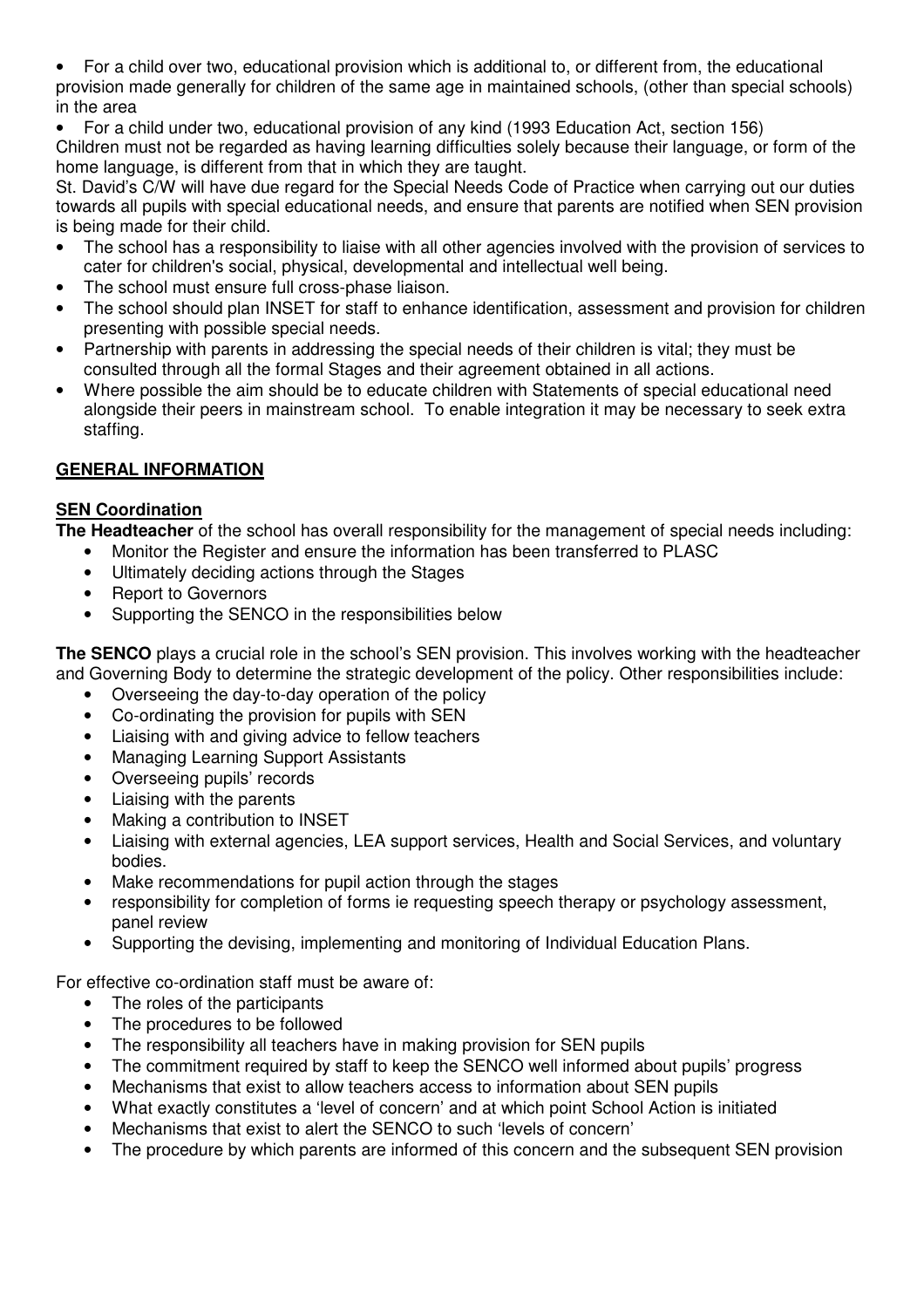# **Transfer to comprehensive school**

Written information regarding all children is presented to the receiving school when the child transfers. Any information concerning a child's identified special needs, as it affects learning and functioning, is included in this file.

Also included are correspondence, reports and assessments from outside agencies.

Informal meetings with the Comprehensive school transition leader in the term before the child transfers, allow for further discussion of Special Needs.

# **Governing Body**

A nominated Governor has responsibility for Additional Learning Needs in the School. Governors agree policy and the head teacher is responsible for reporting upon the numbers of children at each stage. The Governing Body's responsibilities to pupils with SEN include:

- Ensuring that provision of a high standard is made for SEN pupils
- Ensuring that a 'responsible person' is identified to inform about the Statement all those involved with teaching and supporting Statemented pupils
- Ensuring that SEN pupils are fully involved in school activities
- Having regard to the Code of Practice when carrying out these responsibilities
- Being fully involved in developing and subsequently reviewing SEN policy
- Reporting to parents on the school's SEN Policy including the allocation of resources from the school's devolved/delegated budget

## **Staff INSET**

Mrs.Davies has attended SEN Coordinator courses with the Vale.

If needed, the school makes use of relevant centrally based courses in special needs. It also invites Specialist Teachers in to lead INSET for all staff.

School based INSET is devised, with support from the Advisory Services, Pupil Support Services, the community Speech Therapist, & Occupational Therapist as appropriate for individual teachers. The coordinator attends relevant SENCO meetings.

# **THE ROLE OF THE CLASS TEACHER**

The Code of Practice clearly acknowledges the importance allocated to the teacher and makes it clear that all teachers are teachers of children with special educational needs. The teachers responsibilities include:

• Being aware of the school's procedures for the identification and assessment of, and subsequent provision for, SEN pupils

- Collaborating with the SENCO to decide the action required to assist the pupil to progress
- Working with the SENCO to collect all available information on the pupil
- In collaboration with the SENCO, develop IEPs for SEN pupils. The extent of the SENCO's involvement is at the discretion of the school.
- Working with SEN pupils on a daily basis to deliver the individual programme set out in the IEP
- Developing constructive relationships with parents
- Being involved in the development of the school's SEN policy
- Informing and consulting with parents

## THE ROLE OF THE HEAD TEACHER

Overall responsibility for SEN lies witth the Head teacher. She will liase closely with the Special Educational Co-ordinator and must be informed of children's Special Educational Needs, and the arrangements that are being made to meet them. She will also be involved with Governors; in deterning Governors' perspective on SEN issues, and ensuring that the school meets its SEN responsibilities; publishing information for parents, appointing and SEN so-ordinator, implementing a staged process of assessment and action planning for individual children, referring children to the LEA for statutory assessment if required, and contributing school reports to such assessment.

## THE ROLE OF THE LEARNING SUPPORT ASSISSTANTS

The school benefits from having Learning Support Assisstants employed from the school budget. Part of their roles, are to support pupils with Statements of Special Educational Needs and pupils who are at the School Action/School Action Plus stages (Early Years Action/early Years Action Plus), following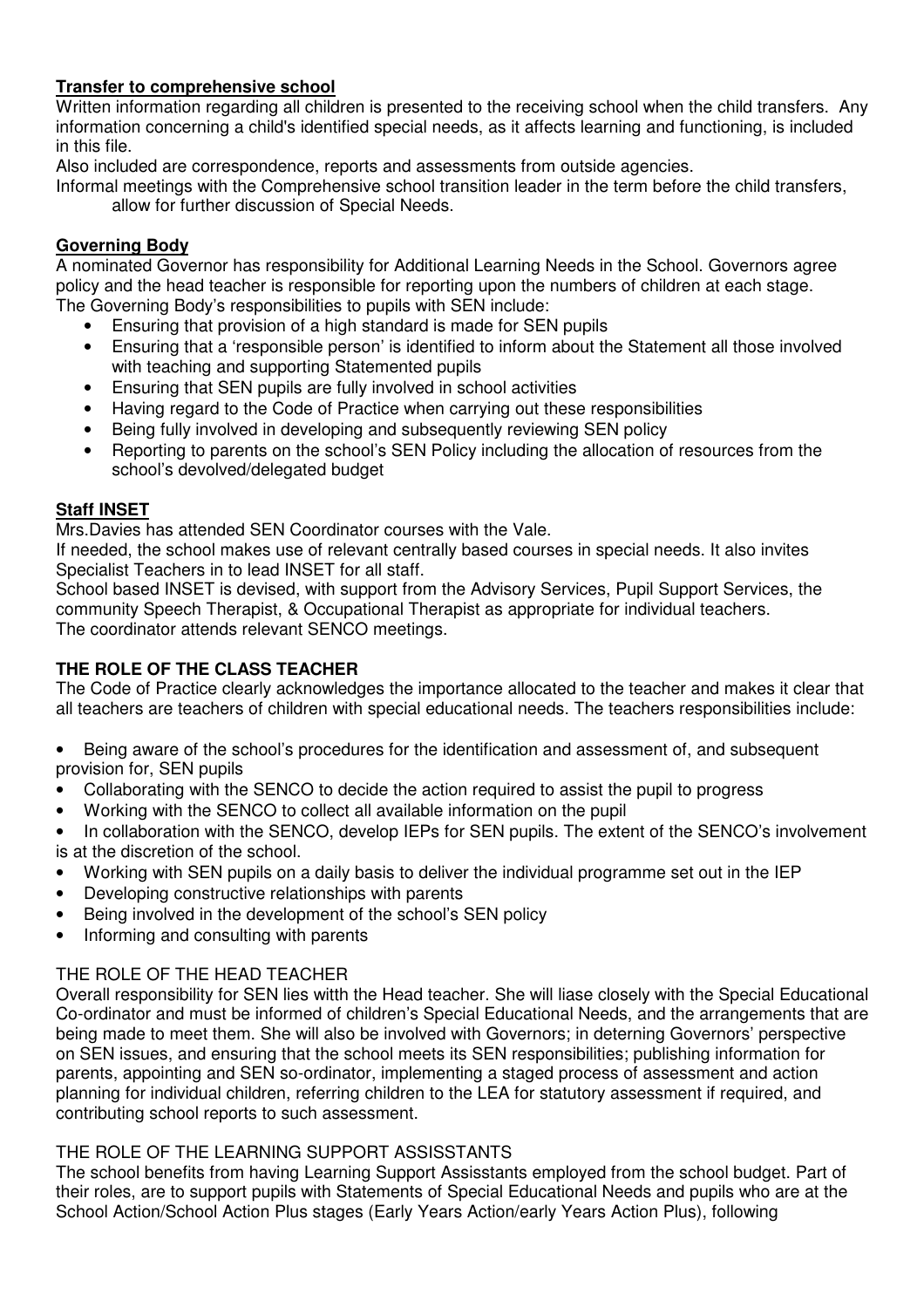programmes developed by the class teacher and other outside bodies involved with individual children. They will be responsible for:

- Working with individuals or groups under the direction of the class teacher
- Contributing to assessments of the children in their charge
- Monitoring and maintaining materials used by these children
- Securing the necessary training to enable them to support children with SEN
- Recording progress and reporting to the class teacher
- Supporting the SENCO to set provision map targets for groups of children requiring extra support

#### **Partnership with parents**

'Parents hold key information and have a critical role to play in their children's education. They have unique strengths, knowledge, and experience to contribute to the shared view of a child's needs and the best way of supporting them.' (CoP 2.2)

We recognise that parents of children with Special Needs have a heightened concern for their child's progress and well-being and seek to involve them in an equal partnership in the management of their child's SEN. We encourage frequent, informal exchanges of information and will notify and involve parents on a formal basis about their child's learning development from the earlieast stage. Parents and pupils wherever possible will be involved in the development of the IEP's.

Staff always make themselves available for immediate discussion of a problem when requested by a parent.

The need may be for advice on comparatively small issues, or for guidance in managing, particularly difficult behaviour involving the creation of a joint programme involving teacher or nursery nurse and parent.

Advice is also frequently sought with regard to suitable activities for the parent to undertake with the child at home.

#### **COMPLAINTS PROCEDURE**

The school's complaints procedure is outlined in the school prospectus. The SEN Code of Practice outlines additional measures the LEA must set up for preventing and resolving disagreements. These will be explained to parents if required**.** 

#### **Assessment**

All teachers are responsible for identifying pupils with SEN and, in collaboration with the SENCO, will ensure that those pupils requiring different or additional support are identified at an early stage. Assessment is the process by which pupils with SEN can be identified. Whether or not a pupil is making progress is seen as a significant factor in considering the need for SEN provision.

#### OTHER ASSESSMENTS

In 2011 during the first few weeks following admission, all children are assessed against the All Wales Baseline using the Child Development Assessment Profile. Following analysis of baseline scores, end of term targets are set for each ability band as well as individuals to monitor progress.

Parents of children identified as having 'obvious' special needs are invited to an immediate consultation, where the need for support from outside agencies is discussed.

All children identified with special or Well-Being needs are supported with either an Individual Education or Well-Being Plan according to the stage on the Code of Practice. The targets are monitored every half term and plans are reviewed every term.

All other parents are invited to discuss how their child has settled at the end of the first half term, and to view their child's work in the Spring term. They receive a final report at the end of the summer term.

At the end of every term, marksheets are completed which track children's progress in skills in Language Literacy and Communication, Mathematical Development, Welsh Development, ICT and RE in the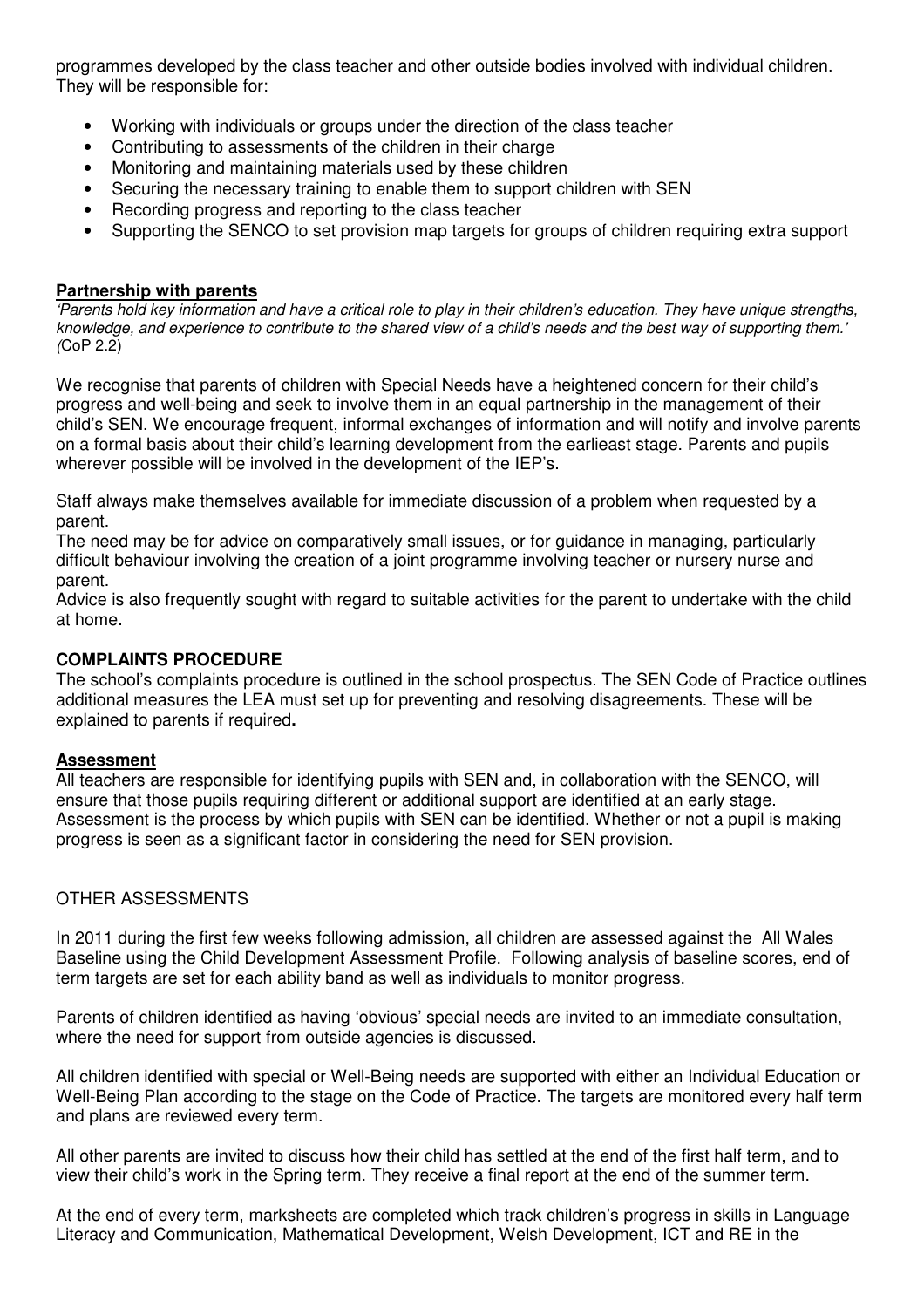Foundation Phase and English, Mathematics, Science, Welsh, ICT and RE in Key Stage 2. Marksheet information is transferred to Excel spreadsheets where children's progress is scored. This quantitive data is compared to targets and children underachieving within their band are identified. New termly targets are set accordingly.

Data from other sources of assessment is also used:

- NFER tests
- Holborn tests
- P Scales/ B squared
- information from previous schools
- liason between staff and parents
- analysis of data

The records provided help the school to design appropriate differentiated learning programmes. For pupils with identified SEN the SENCO/Class teacher will use the records to:

- Provide starting points for an appropriate curriculum
- Identify the need for support within the class
- Assess learning difficulties
- Ensure on-going observations/assessments provide regular feedback on achievements/ experiences, for planning next steps in learning
- Involve parents in a joint home-school learning approach

# **ENGLISH AS AN ADDITIONAL LANGUAGE**

Particular care will be needed with pupils whose first language is not English. Teachers will closely follow their progress across the curriculum to ascertain whether any problems arise from uncertain command of English or from special educational needs. It will be necessary to assess their proficiency in English before planning any additional support that might be required. (see Racial Equality Policy)

## **Monitoring and review**

The school uses the staged approach **(see "Stages of Intervention" below)** as outlined by the Code of Practice. The school keeps a Register of all children identified as having some form of special need and undertakes ongoing review of the progress of each child. The Register is checked termly along with IEP's, to ensure each child is monitored.

The SEN Code of Practice defines adequate progress for pupils with Moderate Learning Difficulties as that which:

- Narrows the attainment gap between pupil and peers
- Prevents the attainment gap widening
- Is on a par with pupils starting from similar base line but less than most of peers
- Equals or improves upon the pupil's previous rate of progress
- Enjoys full curricular access
- Is satisfactory to pupil and parents

Where teachers decide that a pupil's learning is unsatisfactory, the SENCO is the first to be consulted. The SENCO and teacher will review the approaches adopted. Where support additional to that of normal class provision is required, it will be provided through School Action. If, after further consideration, a more sustained level of support is needed, it would be provided through School Action Plus**.** Where concerns remain despite sustained intervention, the school will consider requesting a Statutory Assessment. Parents will be fully consulted at each stage. Each of these intervention programmes is detailed in appropriate sections of this policy.

The school also recognises that parents have a right to request a Statutory Assessment.

# **Record-Keeping**

The school will record the steps taken to meet pupils' individual needs. A record sheet at the front of each child's file records information related to all persons who are involved with the child or a brief background. The SENCO will maintain the records and ensure access to them. In addition to the usual school records, the pupil's profile will include: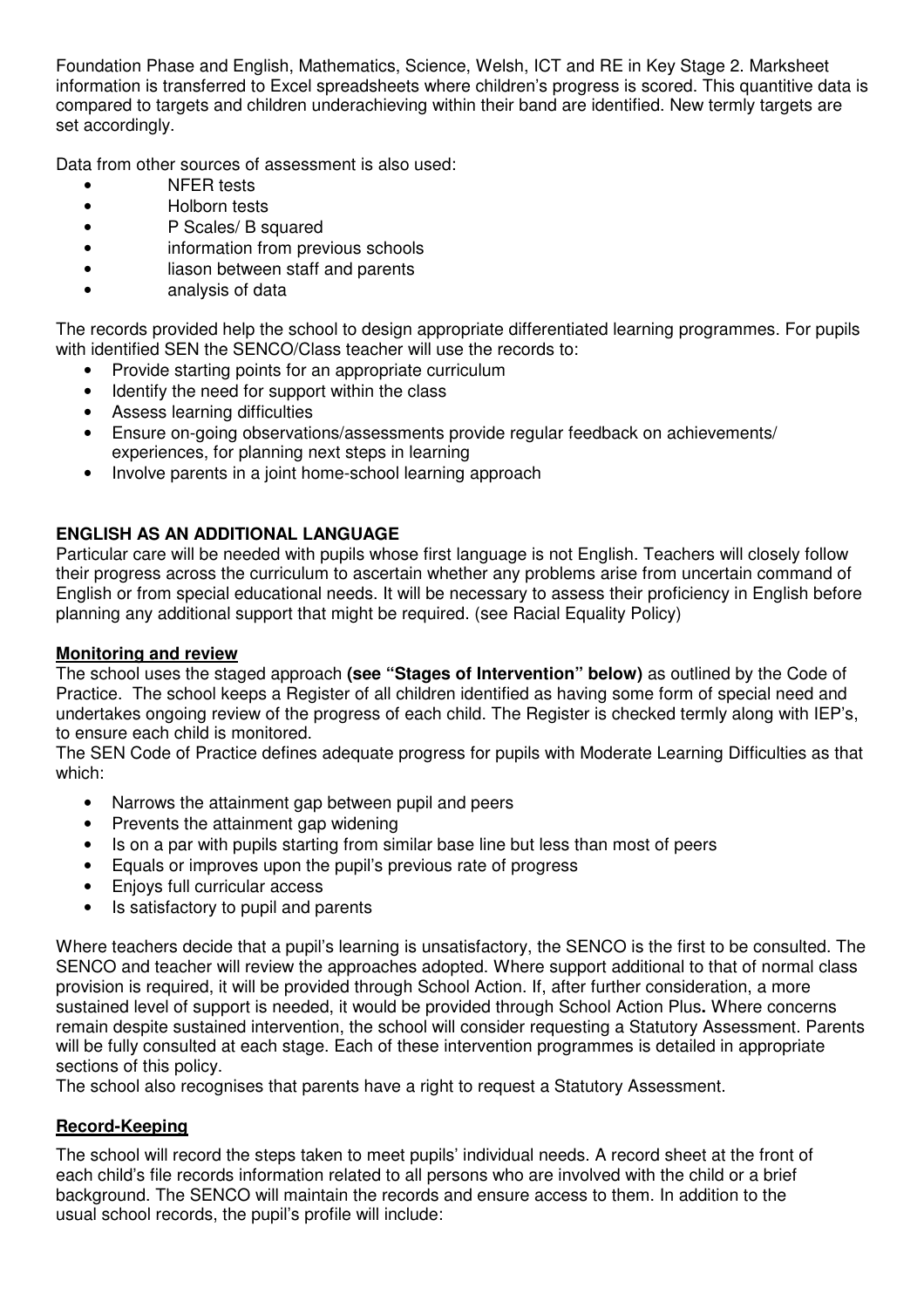- Information from parents
- Information on progress and behaviour
- Pupil's own perceptions of difficulties
- Information from health/social services
- Information from other agencies
- Information from previous schools/phases

## **Resources**

If a child receives a statement whilst attending the nursery it will be necessary to seek extra funding to provide suitable provision for that child.

Funding is also available for 1:1 adult helper support for children with specific toileting problems, not related to lack of training, specific behaviour (autistic tendencies), and mobility disabilities.

All other children presenting with special needs will be allocated extra, one-to-one, staff time as and when this is possible, given that all nursery children require frequent one-to-one adult interaction. The school budget allocation for SEN for the year 2011 to 2012 is £5235. The Governing Body ensures that resources are allocated to support appropriate provision for all pupils requiring it, and in meeting the

objectives set out in this policy.

Pupil Support can be contacted to request the funding of an additional LSA for a child with SEN who needs to be supported when all other intervention fail to ensure that the child makes progress or to support a child with physical needs. Referral is made to Panel.

## **Integration**

Apart from the need to withdraw children for special one-to-one activity with an adult, all children with or without a statement are fully integrated into all activity and group work of the school curriculum.

## **External agencies**

When necessary, consultation is made with:

- community speech therapist
- School nurse (health visitor prior to starting school)
- Medical Officer
- Social Services
- Pupil Support Services
- Children s Centres, at Llandough or University College hospitals

A 'named' School Nurse is assigned to the school. She and her colleagues in the Rural Vale district health practices know the school well and are readily available for informal, confidential discussion regarding the school's concern for any particular child.

Also, when necessary, information is requested from playgroups and private nurseries prior to admission.

## **Monitoring of SEN Policy**

The Governing Body will report annually on the success of the policy and, to facilitate this, we have identified specific objectives which are given under 'THE SEN AIMS OF THE SCHOOL' at the beginning of this policy.

In evaluating the success of this policy, the school will consider the views of:

- Teachers
- **Parents**
- **Pupils**
- External professionals

We will set targets matched to a set of specified aims to provide indicators against which progress can be measured.

Pupil progress will provide evidence for the success of the SEN policy and this will be analysed carefully through:

- Consideration of each pupil's success in meeting IEP targets
- Use of standardised tests
- Evidence generated from IEP review meetings

# **STAGES OF INTERVENTION**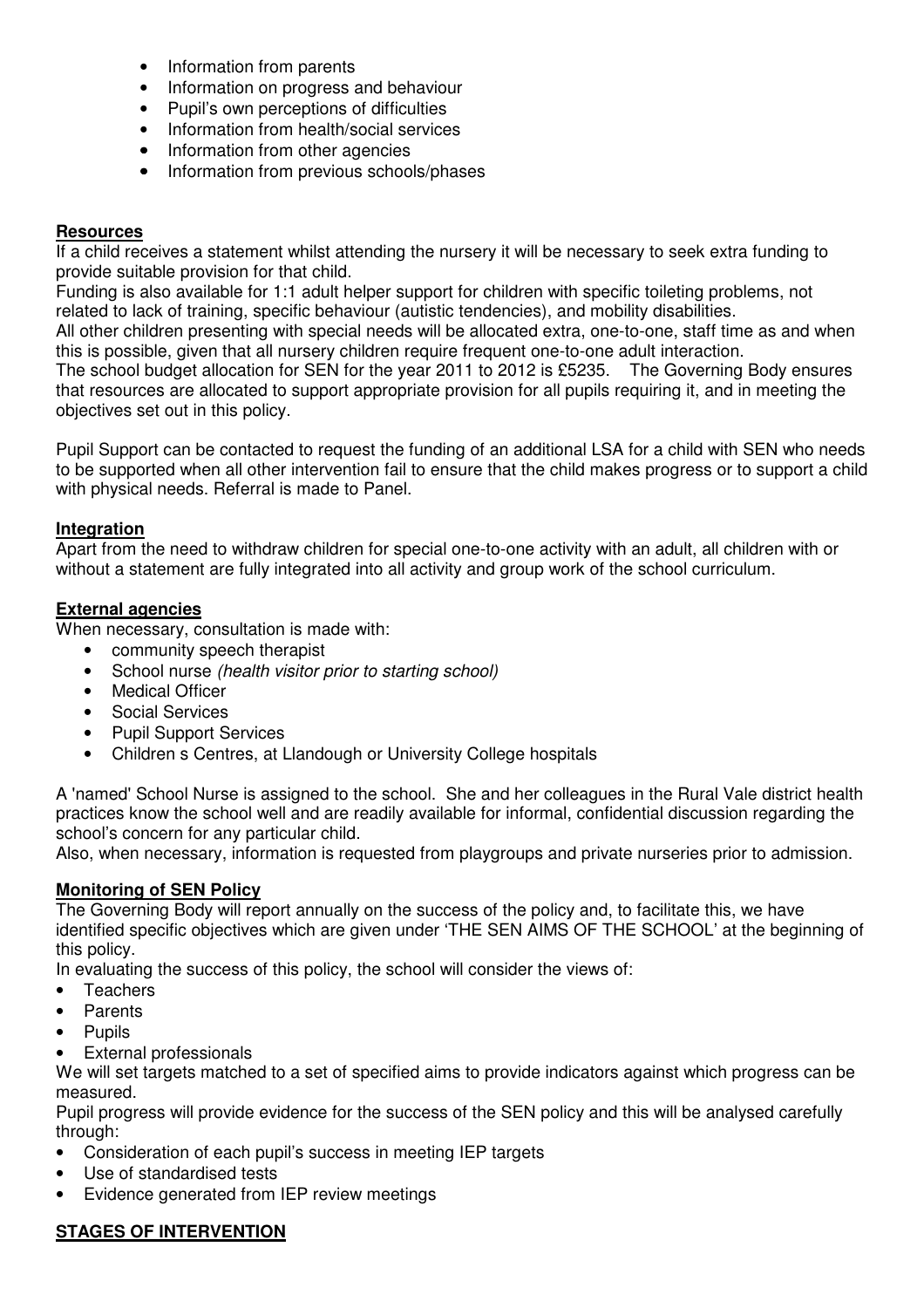Teaching SEN pupils is a whole-school responsibility. The core of the teachers' work involves a continuous cycle of planning, teaching, and assessing, taking into account the differences in pupils' abilities, aptitudes, and interests. Some pupils may need increased levels of provision and support.

The Code of Practice advocates a graduated response to meeting pupils' needs. When they are identified as having SEN, the school will intervene through School Action and School Action Plus as described below.

Initial concerns are discussed following baseline assessment and children for a half term to determine progress.

# **Identification**

Children may be identified by:

- informal observation, followed by staff consultation
- expressed parental concern
- referral from a relevant agency (e.g. health visitor**,** speech therapist)
- information received following visit to playgroup leaders
- special needs screening during baseline moderation
- NFER tests
- Holborn tests
- information from previous schools
- liaison between staff and parents
- analysis of data

Members of the staff team can consult regularly at weekly liaison meetings on a Tuesday afternoon. Particular concerns for a child, which it is felt may constitute an eventual special need, are brought to this meeting and recorded in the S.E.N. file containing the Register and all information arising from it.

## **PROVISION MAPPING:**

The school is piloting the Vale of Glamorgan 'Wave' approach of support which will overlap the current provision for children identified with difficulties at **Basic Skill** and **Early Years Action/School Action** below.

- Wave 1 demonstrates the differentiated activities and specialist support that are available to all pupils.
- Wave 2 outlines any additional support mainly in focussed around small groups. (Basic skill & Early years Action/Action)
- Wave 3 identifies the children at Early Years Action Plus/Action Plus or Statemented who require IEP's.

#### **BASIC SKILLS:**

At this stage, children achieving at the lower ability end are be discussed, and a decision taken whether needs can be met through differentiation strategies or whether further support is necessary. This may be in the form of in class support of small group withdrawal.

If a child's difficulties persist and become more obvious, a decision must be taken whether to move the child to Early Years Action/Action (Entry on the Register at School Action, however, must not take place without consultation with the parent.) The time scale for this process is at the discretion of the Headteacher.

#### **EARLY YEARS ACTION/ACTION:**

Either (a): A child's name is entered on the Register as a result of the Basic Skills process, following consultation and agreement with the parent.

Or (b): A child's name is entered on the Register following referral by an outside agency and consultation and agreement with the parent.

The Headteacher discusses with staff appropriate strategies to address the child's difficulties. These are recorded along with targets on an IEP. These are reviewed on a half-termly basis and targets discussed at regular staff meetings. Parents review the progress at the termly review consultations, when IEP's are updated.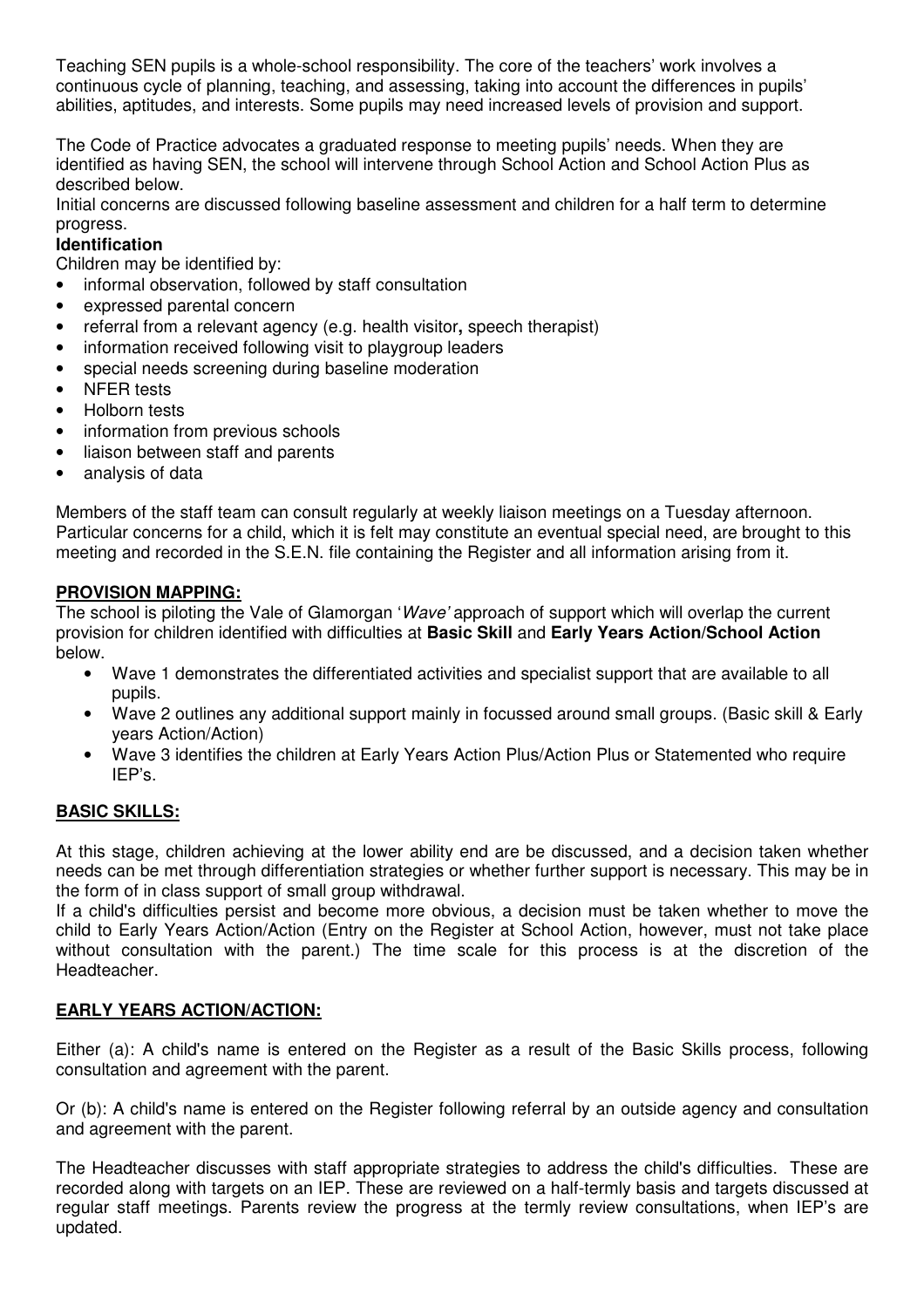Following a review, staff may decide to:

- delete child from the Register
- Alter targets on Early Years Action/Action
- Move child to Early Years Action Plus/Action Plus

Action is characterised by interventions that are different from or additional to the normal differentiated curriculum. School Action intervention can be triggered through concern, supplemented by evidence that, despite receiving differentiated teaching, pupils:

- Make little or no progress
- Demonstrate difficulty in developing literacy or numeracy skills
- Show persistent emotional/behavioural difficulties which are not affected by behaviour management strategies
- Have sensory/physical problems, and make little progress despite the provision of specialist equipment
- Experience communication and/or interaction problems and make little or no progress despite experiencing a differentiated curriculum

If the school decides, after consultation with parents, that a pupil requires additional support to make progress, the SENCO, in collaboration with teachers, will support the assessment of the pupil and have an input in planning future support. The class teacher/ subject teacher will remain responsible for planning and delivering individualised programmes. Parents will be closely informed of the action and results.

# **NATURE OF INTERVENTION**

The SENCO in collaboration with the teacher will decide the action required to help the pupil progress. Based on the results of previous assessments, the actions might be:

- Deployment of extra staff to work with the pupil
- Provision of alternative learning materials/ special equipment
- Group support
- Provision of additional adult time in devising interventions and monitoring their effectiveness
- Staff development/training to undertake more effective strategies
- Access to LEA support services for advice on strategies, equipment, or staff training

# **EARLY YEARS ACTION /ACTION PLUS:**

When a child is formally Registered and following school based support continues to present difficulties, the teacher initiates information gathering from relevant agencies involved with the child. Information may also be requested from establishments attended prior to school and from ongoing carers for the child (with permission from the parent).

On the basis of information from IEP evaluations the child's teacher and the SENCO, decide whether to seek further advice from outside agencies. (this support may be called upon during either of the earlier stages should the need be considered sufficiently acute).

Parents consent is obtained and the child is referred to the appropriate person. i.e. Educational Psychologist, Specialist teacher, Speech Therapy, Behaviour Unit (Appropriate consultation request forms are in the Pupil Support File.)

A record of all persons and agencies involved with supporting the child is kept with their details.

The external specialist will advise staff and assist in drawing up a further individual educational plan which is reviewed termly with parents. Following a review, staff & specialists may decide to:

- Alter targets on Early Years Action/Action Plus
- Refer child to further specialists
- Refer child for Statutory Assessment

EY Action Plus/Action Plus is characterised by a sustained level of support and, where appropriate, the involvement of external services. Placement of a pupil at this level will be made by the SENCO after full consultation with parents at an IEP review undertaken within EY Action/Action. External support services will advise on targets for a new IEP and provide specialist inputs to the support process.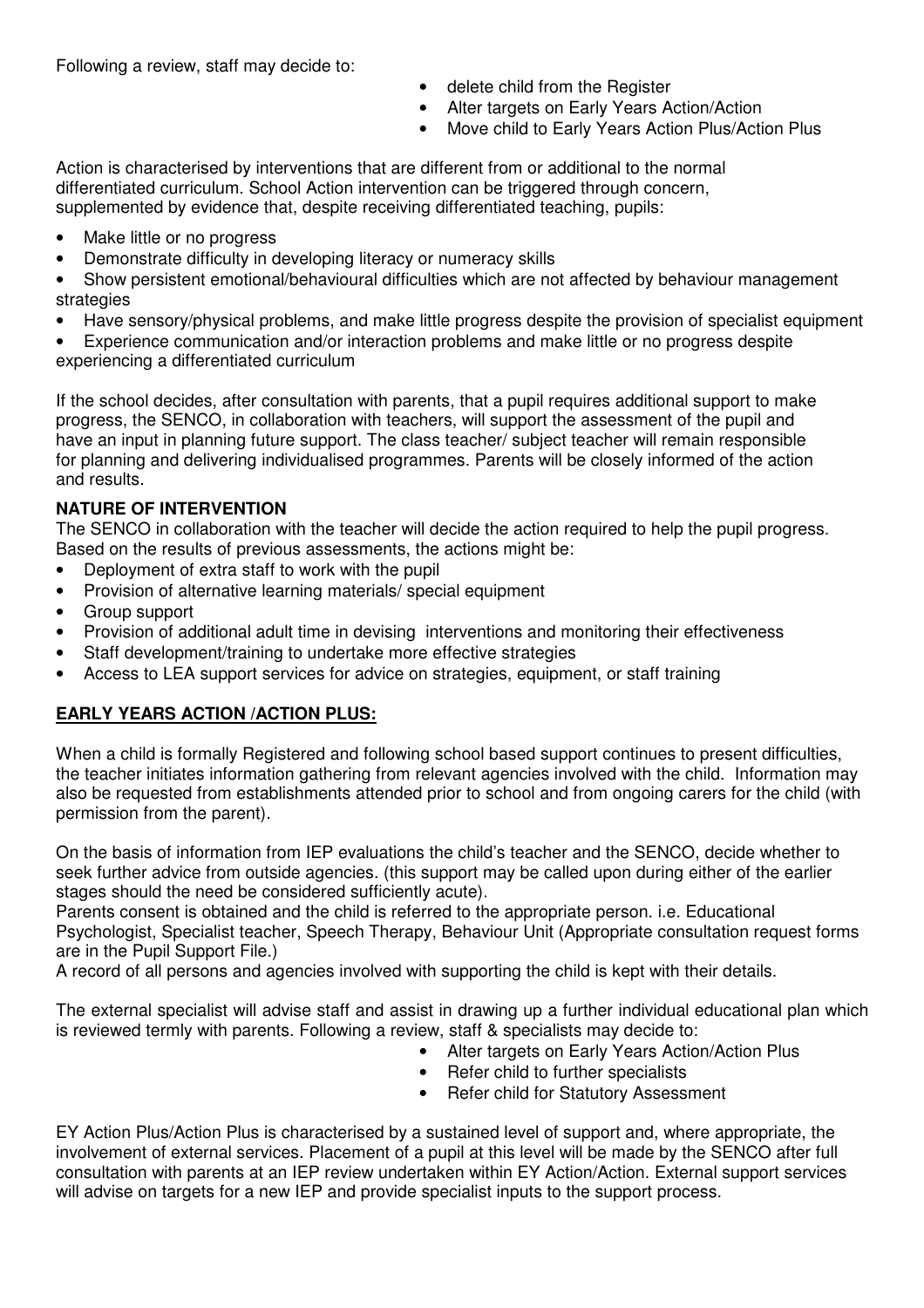EY Action Plus/Action Plus intervention will usually be triggered through continued concern, supplemented by evidence that, despite receiving differentiated teaching and a sustained level of support, a pupil:

- Still makes little or no progress in specific areas over a long period
- Continues to work at Outcomes/National Curriculum levels considerably lower than expected for a child of similar age
- Continues to experience difficulty in developing literacy/numeracy skills
- Has emotional/behavioural problems that often substantially impede own learning or that of the group, and this may be despite having an individualised behavioural management programme.

• Has sensory or physical needs requiring additional specialist equipment or visits/advice from specialists.

• Has communication or interaction problems that impede the development of social relationships, thus presenting barriers to learning

External support services will require access to pupils' records in order to understand the strategies employed to date, and the targets set and achieved. The specialist may be asked to provide further assessments and advice, and possibly work directly with the pupil. Parental consent will be sought for any additional information required. The resulting IEP will incorporate specialist strategies. These may be implemented by the class teacher/subject teacher but involve other adults. Where appropriate, the school may well request direct intervention/support from a specialist/teacher.

## **INDIVIDUAL EDUCATION PLANS**

Strategies for pupils' progress will be recorded in an IEP (Individual Education Plan) containing information on

- Short-term targets
- Teaching strategies
- Provision made
- Pupil views
- Date for review
- Success and/or exit criteria
- The outcomes recorded at review

The IEP will record only that which is different from or additional to the normal differentiated curriculum, and will concentrate on three or four individual targets that closely match the pupil's needs. The IEPs will be discussed with the pupil and the parent.

## **REVIEWING IEPs**

IEPs will be reviewed each term- one of them coinciding with a Parents' Evening. The school will endeavour to hold the reviews in an informal manner, and parents' views on their child's progress will actively be sought. Wherever possible or appropriate the school will involve pupils in this process.

## **STATUTORY ASSESSMENT:**

Referral is made to the LEA for formal assessment. SEN1A. The LEA makes a multi-disciplinary assessment.

The school will request a Statutory Assessment from the LEA when, despite an individualised programme of sustained intervention within Action Plus, the child remains a significant cause for concern. A Statutory Assessment might also be requested by a parent or outside agency. The school will have the following information available:

- The action followed with respect to Action and Action Plus
- The pupil's IEPs
- Records and outcomes of regular reviews undertaken
- Information on the pupil's health and relevant medical history
- P levels/ B squared
- Literacy/Numeracy attainments- NFER/ reading tests
- Other relevant assessments from specialists such as support teachers and educational psychologists
- The views of parents
- Where possible, the views of the child